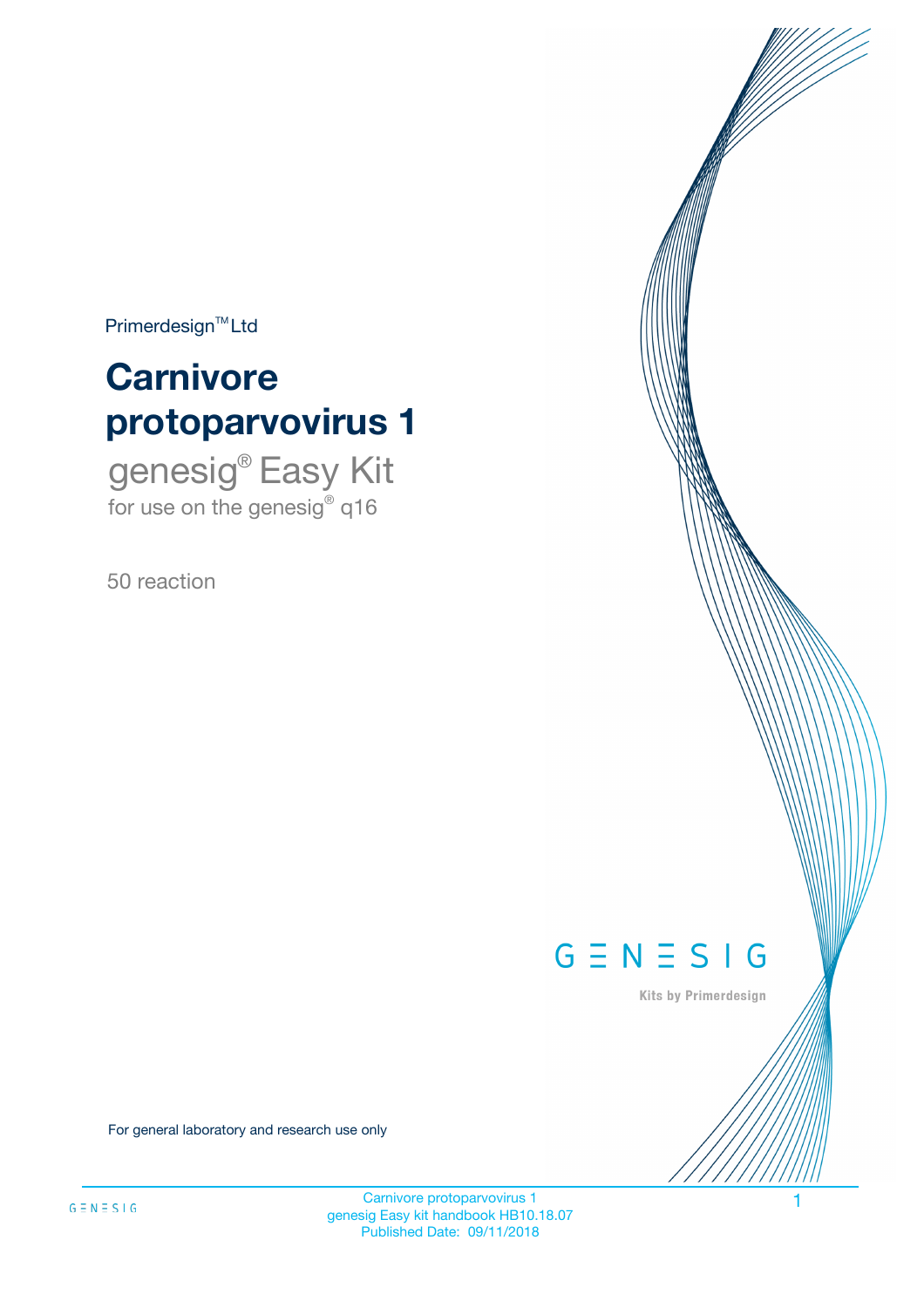# genesig® Easy: at a glance guide

#### **For each DNA test**

| Component           | <b>Volume</b>   | Lab-in-a-box pipette |  |
|---------------------|-----------------|----------------------|--|
| CPPV-1 reaction mix | 10 <sub>µ</sub> |                      |  |
| Your DNA sample     | 10 µl           |                      |  |

#### **For each positive control**

| Component                 | Volume   | Lab-in-a-box pipette |  |
|---------------------------|----------|----------------------|--|
| CPPV-1 reaction mix       | $10 \mu$ |                      |  |
| Positive control template | $10 \mu$ |                      |  |

#### **For each negative control**

| Component           | <b>Volume</b>   | Lab-in-a-box pipette |  |
|---------------------|-----------------|----------------------|--|
| CPPV-1 reaction mix | 10 <sub>µ</sub> |                      |  |
| <b>Water</b>        | 10 <sub>µ</sub> |                      |  |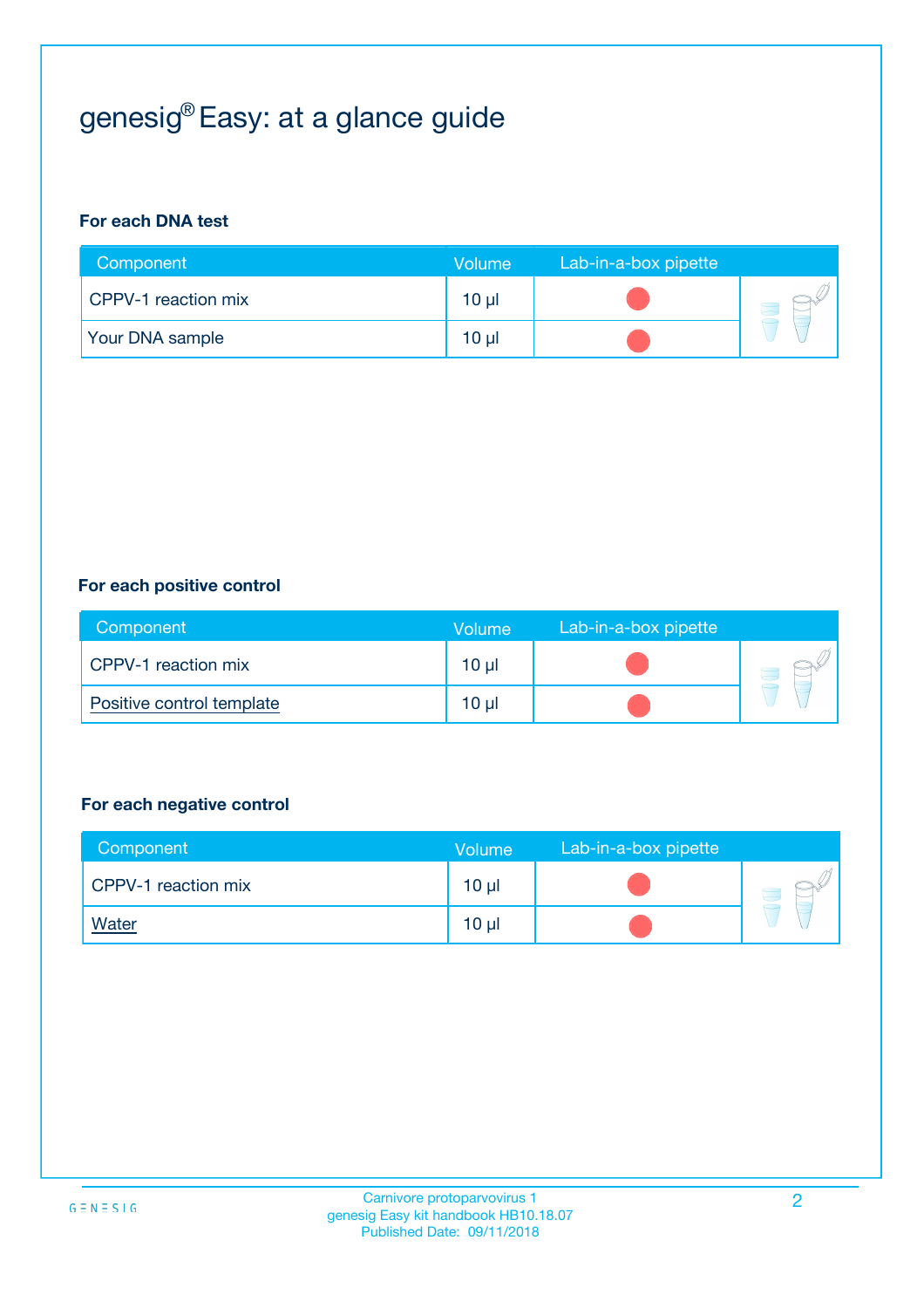# Kit Contents



## Reagents and equipment to be supplied by the user

#### **genesig® q16 instrument**

#### **genesig® Easy Extraction Kit**

This kit is designed to work well with all processes that yield high quality RNA and DNA but the genesig Easy extraction method is recommended for ease of use.

#### **genesig® Lab-In-A-Box**

The genesig Lab-In-A-Box contains all of the pipettes, tips and racks that you will need to use a genesig Easy kit. Alternatively if you already have these components and equipment these can be used instead.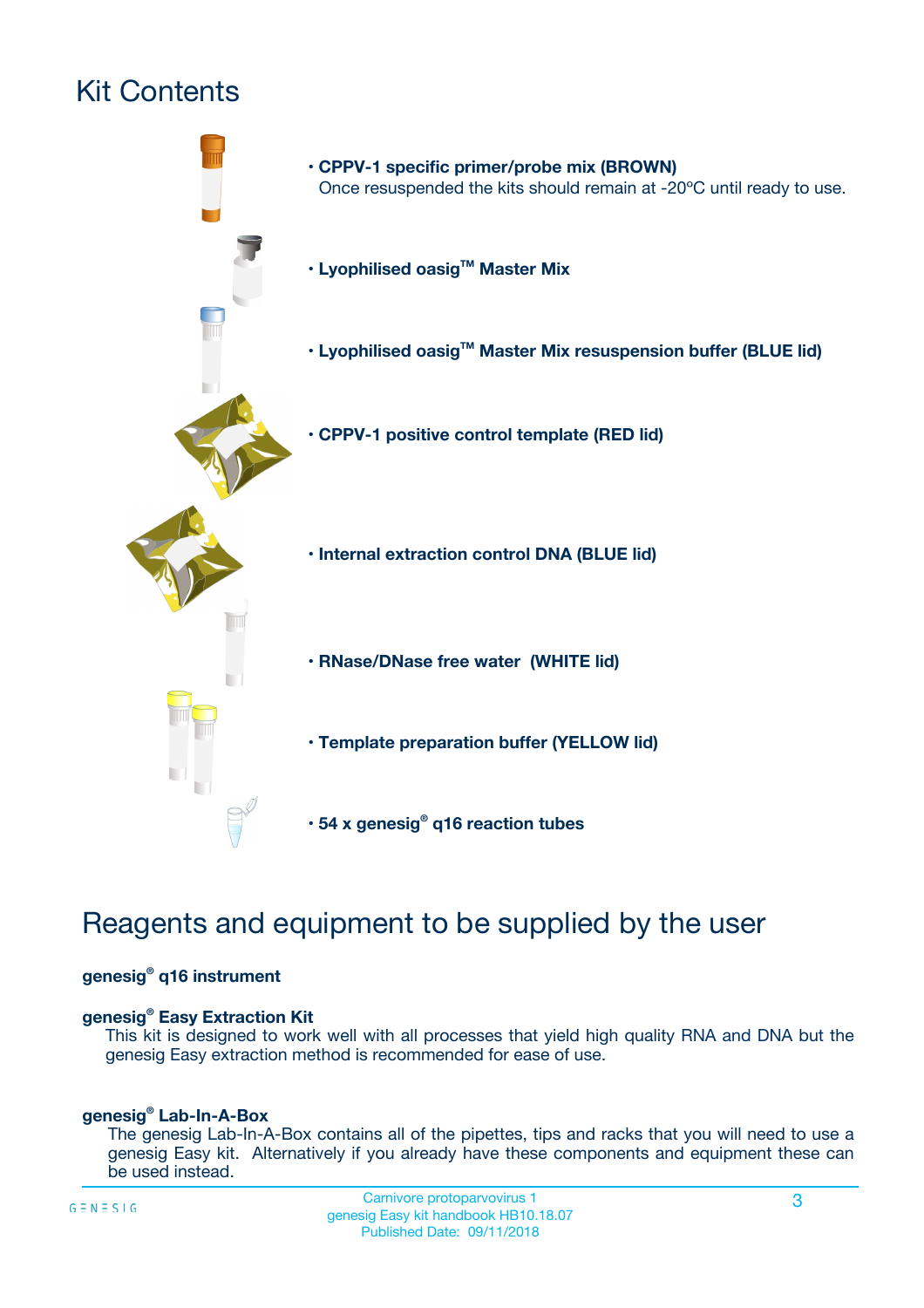## Step-by-step guide

### 1. Create your reaction mix



Use the blue pipette to transfer 500µl**\*** of the oasig Master Mix resuspension buffer into the tube of lyophilised oasig Master Mix and mix well by gently swirling. Then transfer all of that master mix into the brown tube labelled CPPV-1 primers/probe.

**\***Transfering 525µl of the oasig Master Mix resuspension buffer to your oasig Master Mix (instead of the 500µl recommended above) will enable you to take full advantage of the 50 reactions by accounting for volume losses during pipetting. In order to do so with the genesig Easy fixed volume pipettes use 1x blue, 2x red and 1x grey pipettes to make the total volume. Please be assured that this will not adversely affect the efficiency of the test.

Cap and shake tube to mix. A thorough shake is essential to ensure that all components are resuspended. **Failure to mix well can produce poor kit performance.**

Leave to stand for 5 minutes. Now your reaction mix is ready to use.

Store the reaction mix in the freezer from hereon.

#### Top tip

- Ensure that the reaction mix is mixed thoroughly before each use by shaking.
- **•** Once resuspended do not expose genesig Easy kit to temperatures above -20°C for longer than 30 minutes at a time.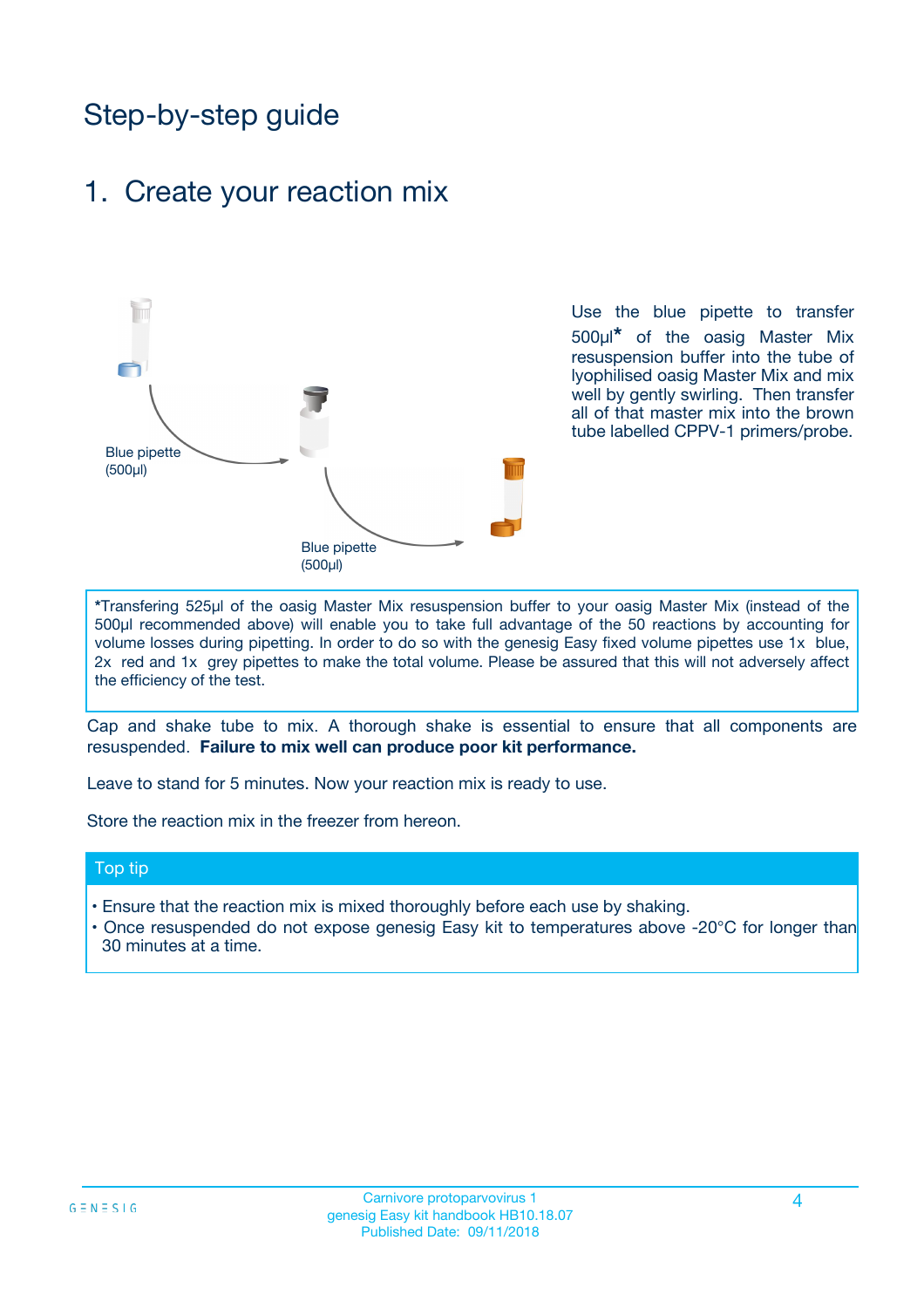# 2. Internal extraction control



Use the blue pipette to transfer 1000µl (2 x 500µl) of template preparation buffer into the Internal Extraction Control DNA tube. Cap and shake tube to mix.

Your kit contains Internal Extraction Control DNA. This is added to your biological sample at the beginning of the DNA extraction process. It is extracted along with the DNA from your target of interest. The q16 will detect the presence of this Internal Extraction Control DNA at the same time as your target. This is the ideal way to show that your DNA extraction process has been **successful.** 

#### **If you are using an alternative extraction kit:**

Use the red pipette to transfer 10µl of Internal Extraction Control DNA to your sample **after** the lysis buffer has been added then follow the rest of the extraction protocol.

#### **If you are using samples that have already been extracted:**

Use the grey pipette to transfer 5µl of Internal Extraction Control DNA to your extracted sample.

## 3. Add reaction mix to all reaction tubes



For every reaction to be run, use the red pipette to add 10µl of your CPPV-1 reaction mix to every tube.

#### Top tip

- Always pipette the reaction mix directly into the bottom of the tube.
- You can label the tube lids to aid your reaction setup but avoid labelling tube sides.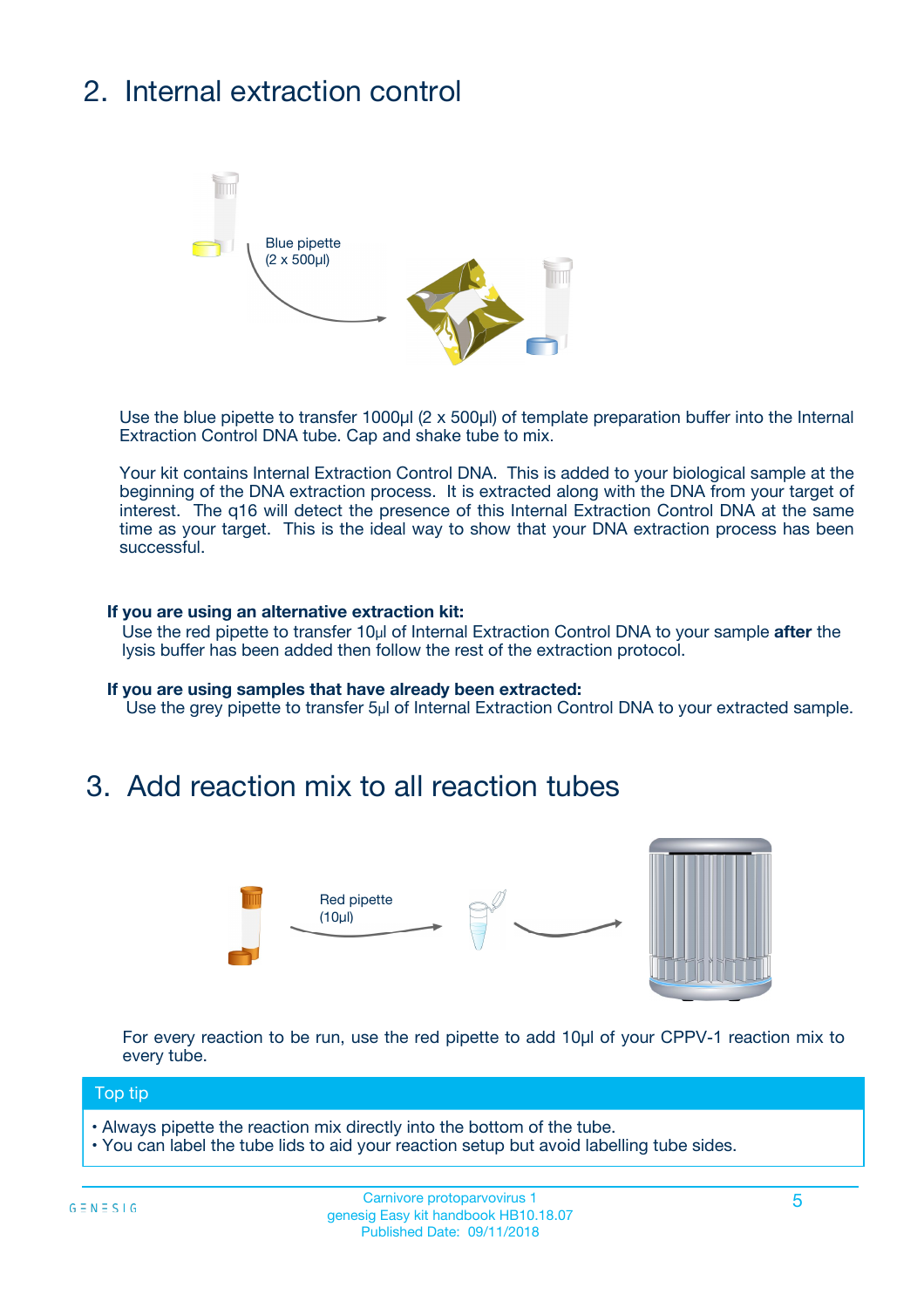## 4. Negative control



For each test you will require a negative control. Instead of DNA, water is used. This sample should typically prove negative thus proving that all of your positive samples really are positive.

To create a negative control reaction simply use the red pipette to add 10µl of the water to the required reaction tubes. Close these tubes after adding the water.

Because some genesig kit targets are common in the environment you may occasionally see a "late" signal in the negative control. The q16 software will take this into account accordingly.

#### Top tip

**•** Always add the water to the side of the tube to reduce the introduction of bubbles.

### 5. Set up a test



For each sample you wish to analyse, use the red pipette to add 10µl of your DNA sample to the required reaction tubes. Close these tubes after adding the sample. Always change pipette tips between samples.

#### Top tip

**•** Always add the DNA sample to the side of the tube to reduce the introduction of bubbles.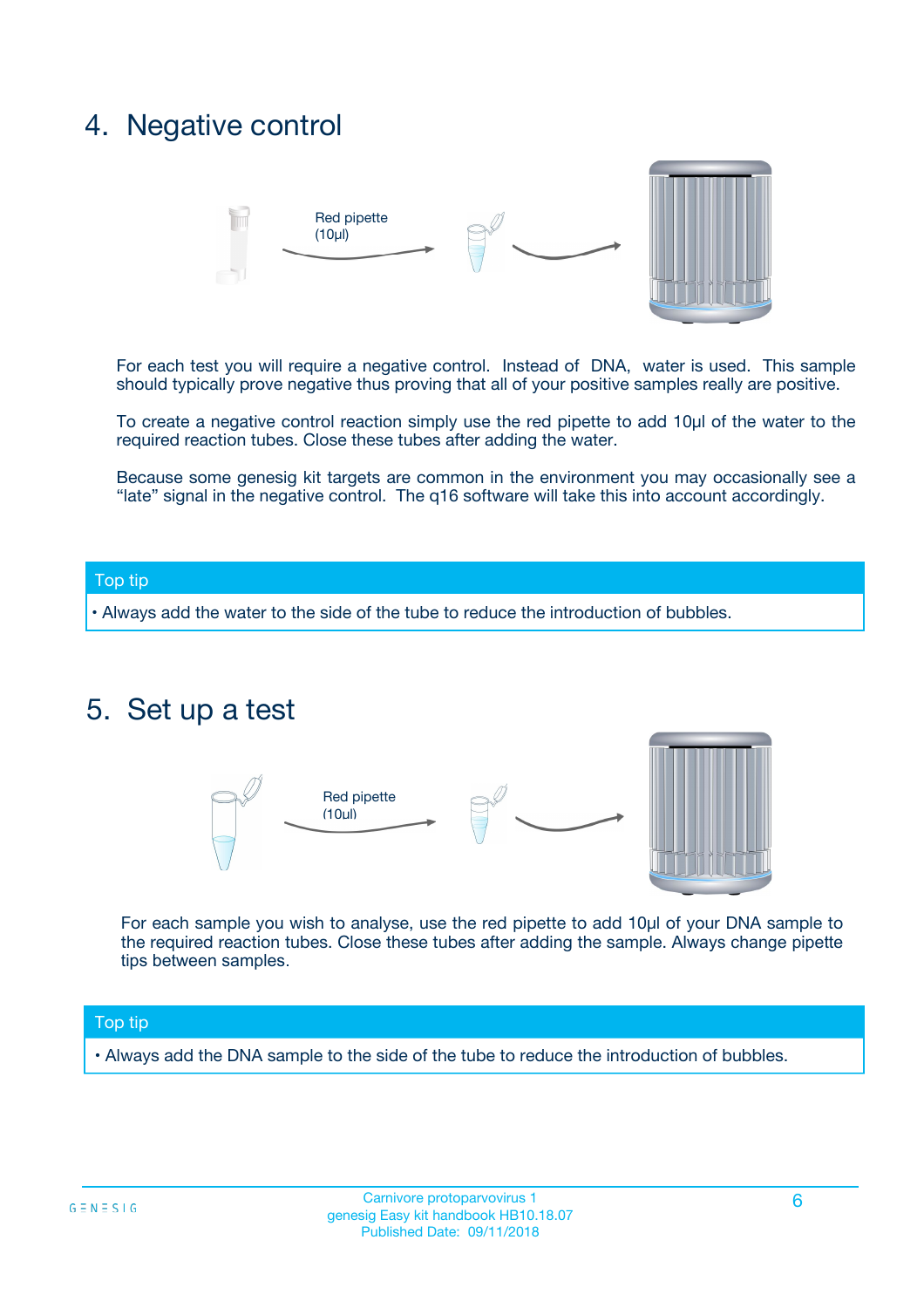## 6. Positive control



Use the blue pipette to transfer 1000µl (2 x 500µl) of template preparation buffer into the positive control template tube. Cap and shake tube to mix.

Each time you run a test you will require a positive control. This is a small portion of DNA from your target of interest. It serves two purposes:

1. It will always test positive so it shows that everything is working as it should be.

2. The q16 software knows how much DNA is present in the positive control. So it can automatically compare your sample of interest with the positive control to calculate the amount of target DNA in your sample.

To create a positive control reaction, simply use 10µl of the positive control instead of your DNA sample.



Take great care when setting up your positive control. The positive control template has the potential to give you a false positive signal in your other samples. Set positive controls up last after all other sample tubes are closed. Always change pipette tips between samples. You may even choose to set up positive controls in a separate room.

#### Top tip

**•** Always add the positive control to the side of the tube to reduce the introduction of bubbles.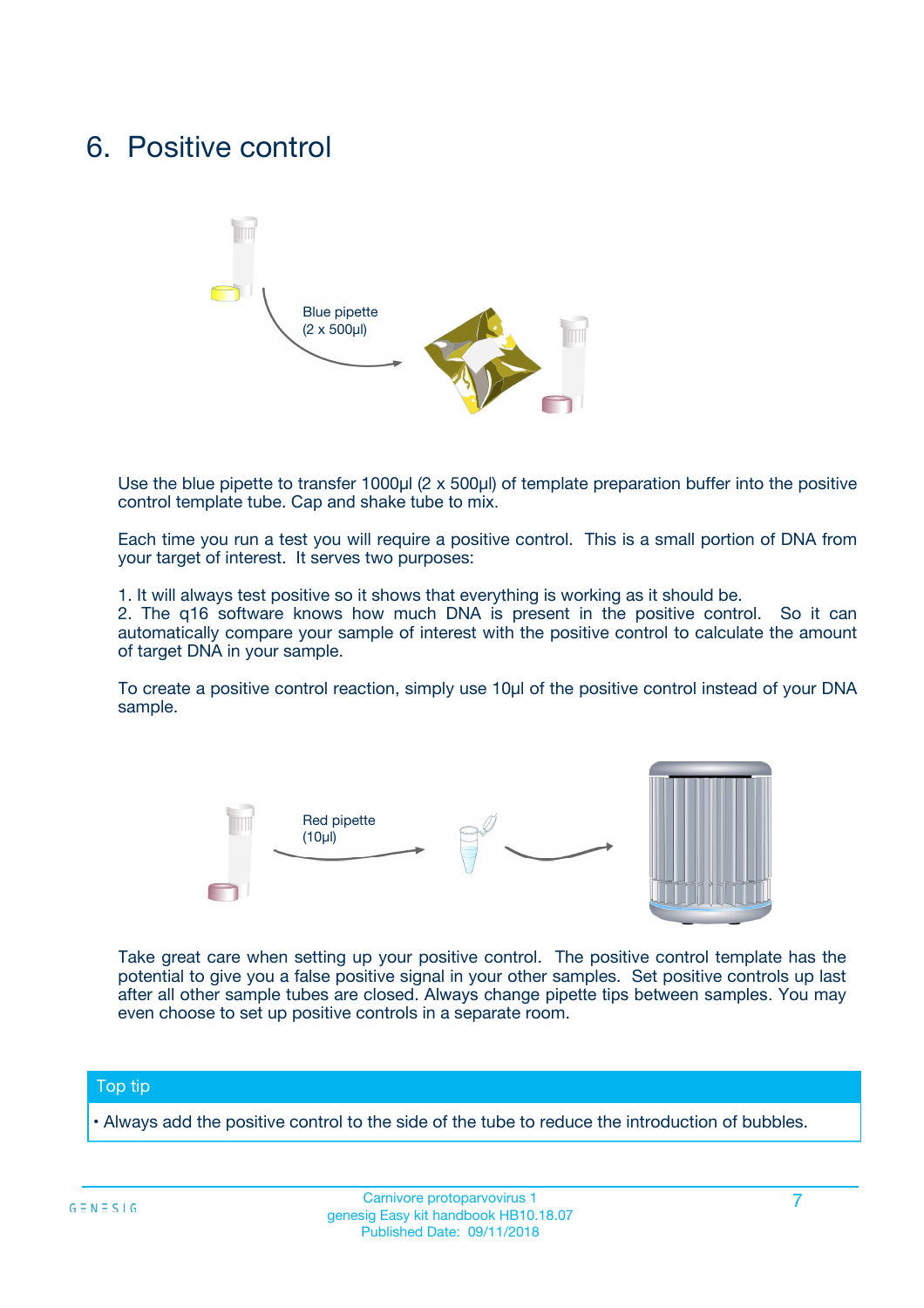# 7. Running the test

Place the tubes into the correct positions in your q16 as defined by the software, this may include positioning of empty tubes to ensure that the q16 lid is balanced. The run can then be started.

|                      | genesig q16 PCR software - 1.2                                               |                                |                              |                                          | $\begin{array}{c c c c} \hline \multicolumn{3}{c }{\textbf{0}} & \multicolumn{3}{c }{\textbf{0}} \end{array}$<br>$\Sigma\!3$ |
|----------------------|------------------------------------------------------------------------------|--------------------------------|------------------------------|------------------------------------------|------------------------------------------------------------------------------------------------------------------------------|
|                      | $\vert \cdot \vert$<br><b>Open Experiments:</b><br>Unsaved (New Experiment 2 | Open<br>Save<br>$\sqrt{9}$ New | Save As                      | <b>C</b> Close<br><b>X</b> Configuration | $G \equiv N \equiv S \mid G$                                                                                                 |
| <b>Stages:</b>       | Setup<br><b>Results</b>                                                      |                                |                              |                                          |                                                                                                                              |
| <b>Notes</b>         |                                                                              | <b>Samples</b>                 |                              | <b>Tests</b>                             |                                                                                                                              |
|                      | <b>Name and Details</b>                                                      | Color<br>Name                  | Note                         | Color<br>Name                            | Note                                                                                                                         |
|                      | New Experiment 2017-10-26 11:06                                              | Sample 1                       | ÷                            | Test 1                                   | ÷                                                                                                                            |
|                      | Kit type: genesig® Easy Target Detection kit                                 | Sample 2                       |                              |                                          |                                                                                                                              |
|                      | Instrument Id.:                                                              | Sample 3                       | $\qquad \qquad \blacksquare$ |                                          | $\qquad \qquad \blacksquare$                                                                                                 |
|                      | <b>Run Completion Time:</b>                                                  | Sample 4                       |                              |                                          |                                                                                                                              |
| <b>Notes</b>         | <b>A</b><br>v                                                                | Sample 5                       | $\triangle$<br>$\oplus$      |                                          | 4<br>₩                                                                                                                       |
| <b>Well Contents</b> |                                                                              |                                |                              | Run                                      |                                                                                                                              |
| Pos.                 | Test                                                                         | Sample                         |                              | <b>Run Status</b>                        |                                                                                                                              |
| $\overline{1}$       | Test 1                                                                       | <b>Negative Control</b>        | $\blacktriangle$             |                                          |                                                                                                                              |
| $\overline{2}$       | Test 1                                                                       | <b>Positive Control</b>        |                              |                                          |                                                                                                                              |
| 3                    | Test 1                                                                       | Sample 1                       |                              | Show full log                            |                                                                                                                              |
| $\overline{4}$       | Test 1                                                                       | Sample 2                       |                              |                                          |                                                                                                                              |
| 5                    | Test 1                                                                       | Sample 3                       |                              | <b>Run Control</b>                       |                                                                                                                              |
| 6                    | Test 1                                                                       | Sample 4                       |                              |                                          |                                                                                                                              |
| $\overline{7}$       | Test 1                                                                       | Sample 5                       |                              |                                          |                                                                                                                              |
| -8                   |                                                                              |                                |                              | Abort Run                                | $\triangleright$ Start Run                                                                                                   |
|                      | <b>JOB FURTY TURE TO BULLMAR LIB</b>                                         |                                | $\overline{\mathbf{v}}$      |                                          |                                                                                                                              |

#### Top tip

- Before loading tubes into the q16, check for bubbles! Flick the bottom of the tubes to remove any bubbles that may have formed during the test setup.
- Apply centrifugal force with a sharp wrist action to ensure all solution is at the bottom of the reaction tube.
- When repeating a test you can use a previous file as a template by clicking 'open' then selecting File name > Files of Type > Experiment file as template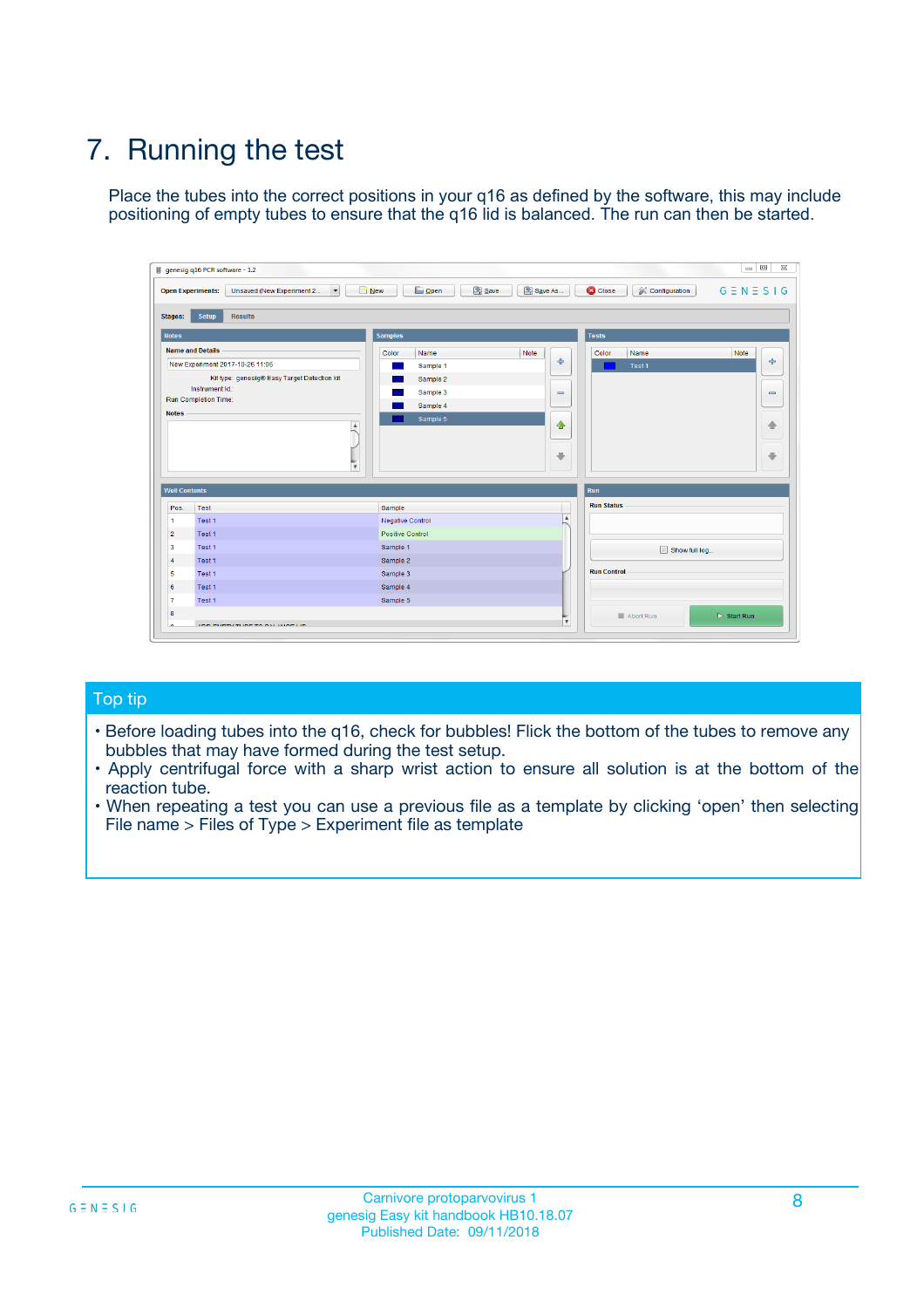## What do my results mean?

Analysis of your data is carried out automatically by the genesig q16. The following information is designed to help you fully understand a result or to troubleshoot:

### "Positive"

#### **Explanation**

Your sample has produced a positive result. Your target of interest is present and you can use the reported quantity.

"Negative"

#### **Explanation**

Your sample has produced a negative result. The target is not present in your sample.

### "Test contaminated"

#### **Explanation**

The Negative Control should be completely free of any DNA. If you see this error message it means that at some point during the setup, the Negative Control has been contaminated with DNA and has given a positive signal. This contamination has invalidated the test. The Positive Control and your test samples are both possible sources of contaminating DNA. The genesig q16 reaction tubes from previous runs will also contain very high amounts of DNA so it is important that these are carefully disposed of after the run is completed and NEVER OPENED. It may be the case that your kits have become contaminated which will lead to the same problem occurring repeatedly.

#### **Solutions**

1. Clean your working area using a commercial DNA remover solution to ensure the area is DNA free at the start of your run and re-run the test

2. If the problem persists then the kit has become contaminated and it will have to be discarded and replaced with a new kit. When you open the new kit, run a simple test to show that changing the kit has solved the problem. Prepare a test which includes only the Positive Control, the Negative Control and one 'mock sample'. For the 'mock sample' add water instead of any sample DNA. The result for the Negative Control and the mock sample should be negative indicating that contamination is no longer present.

#### **Preventive action**

An ideal lab set-up has a 'Clean area' where the test reagents are prepared and a 'sample area' where DNA samples and the Positive Control template are handled. The best workflow involves setting up all the test components (excluding the positive control template) in the clean area and then moving the tests to the sample area for sample and Positive Control addition. If this method is followed then the kit components are always kept away from possible sources of contamination. For extra security the Negative Control can be completely prepared and sealed in the clean area. All work areas should be decontaminated regularly with DNA remover.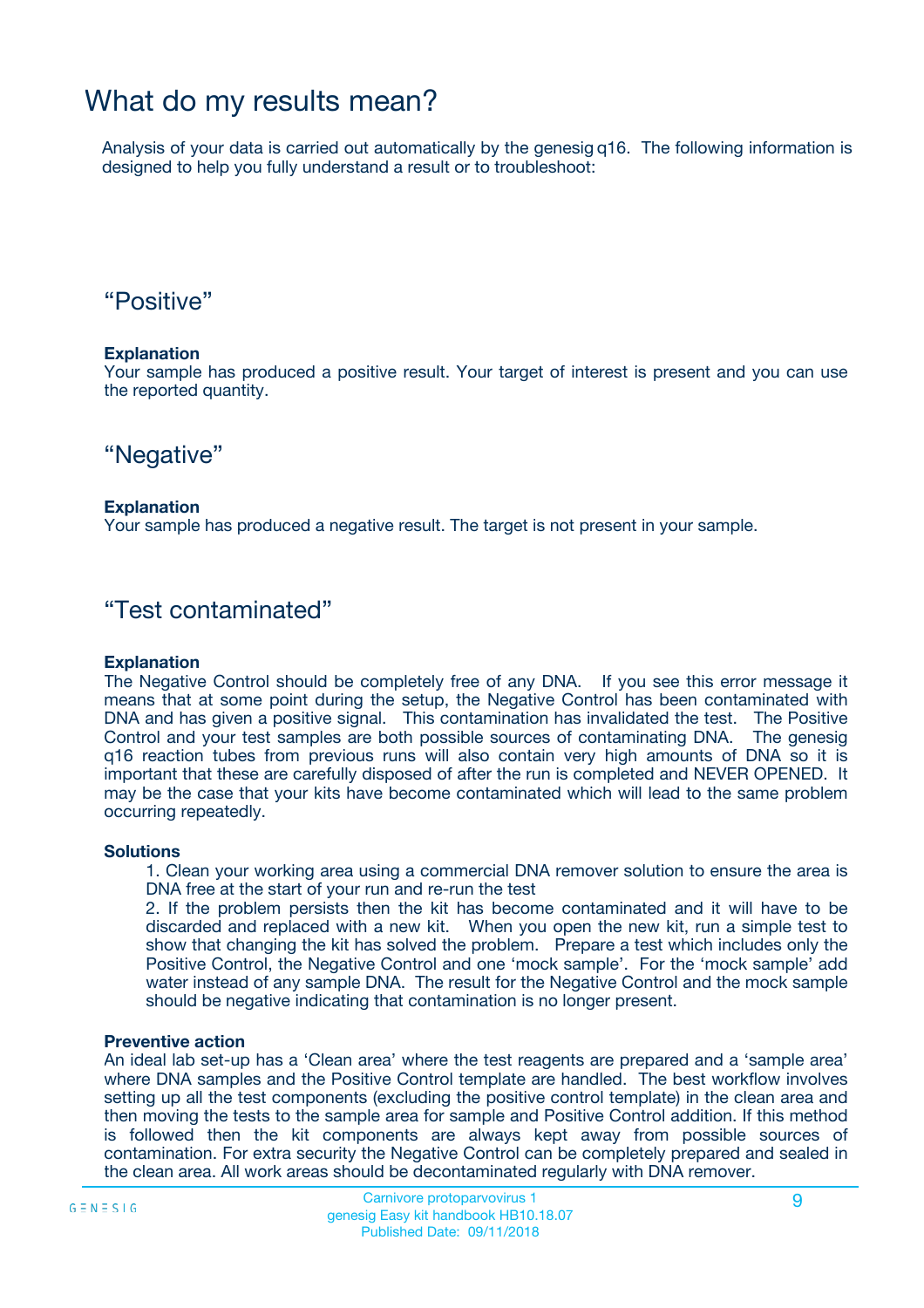### "Sample preparation failed"

#### **Explanation**

The test has failed because the quality of the sample was not high enough. The Internal Extraction Control component identifies whether the sample has been prepared correctly and is of suitable quality. This error message means that this quality control test has failed and the sample quality is not high enough for analysis.

#### **Solutions**

1. Check the sample preparation protocol for any user errors then repeat.

2. Poor quality samples can result from overloading the sample preparation protocol with too much starting material. Try reducing the amount of starting material then repeat.

3. Failing to add the Internal extraction Control DNA to your sample during the sample preparation protocol can also lead to a reported result of "sample preparation failed". Ensure that this step has not been overlooked or forgotten. If your samples are derived from an archive store or from a process separate from your genesig Easy extraction kit; you must add 5µl of Internal Extraction Control DNA into each 0.5ml of your sample to make it suitable for use on the q16.

### "Positive result, poor quality sample"

#### **Explanation**

The test is positive so if you are only interested in obtaining a 'present or absent' answer for your sample then your result is reliable. However, the test contains an Internal Extraction Control component that identifies if the sample is of high quality. This quality control test has failed and the sample is not therefore of high enough quality to accurately calculate the exact copy number of DNA present. If you require quantitative information for your sample then proceed with the solutions below.

#### **Solution**

For appropriate solutions, read the "Sample preparation failed" section of this handbook.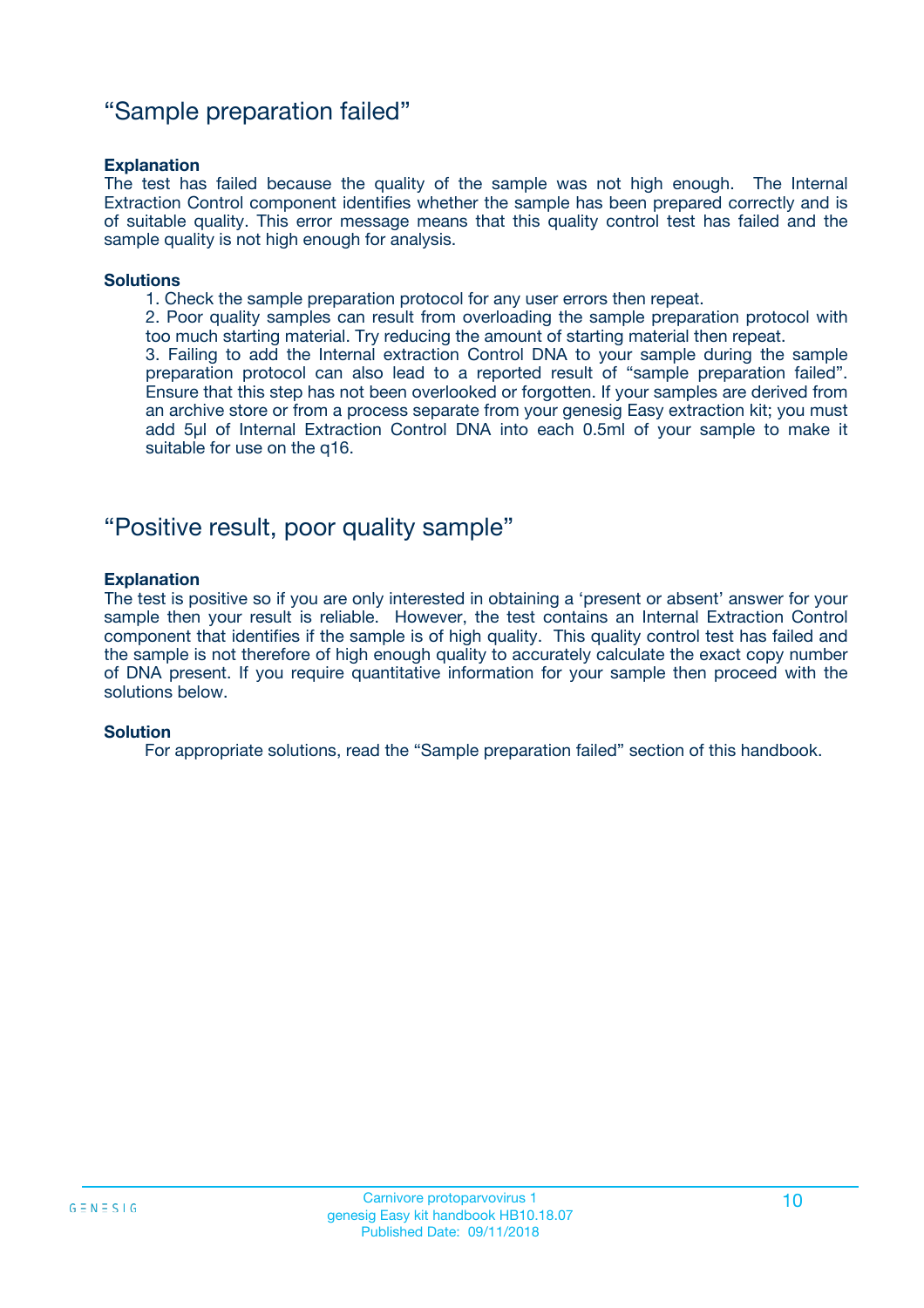### "Test failed"

#### **Explanation**

The test has failed because the Positive Control has not worked. The Positive Control is present to show that all aspects of the test are working correctly together. When this control test fails, the test as a whole is invalidated. This finding indicates that a problem has occurred in the reaction set-up part of the experiment and has nothing to do with sample preparation.

#### **Solutions**

- 1. Check the entire workflow and test set-up to look for any user errors, then repeat the test e.g. have the right colour pipettes and solutions been used with the correct tubes?
- 2. Ensure the positive and negative controls are inserted into the correct wells of your q16.

3. A component of the test may have 'gone off' due to handing errors, incorrect storage or exceeding the shelf life. When you open a new kit, run a simple test to show that changing the kit has solved the problem. Prepare a test which includes only the Positive Control, the Negative Control and one 'mock sample'. For the 'mock sample' add internal control template instead of any sample DNA. If the Positive Control works, the mock sample will now be called as a negative result.

### "Test failed and is contaminated"

#### **Explanation**

The Positive Control is indicating test failure, and the Negative Control is indicating test contamination. Please read the "Test Failed" and "Test contamination" sections of this technical support handbook for a further explanation.

#### **Solution**

For appropriate solutions, read both the "Test failed" and "Test contaminated" sections of this handbook.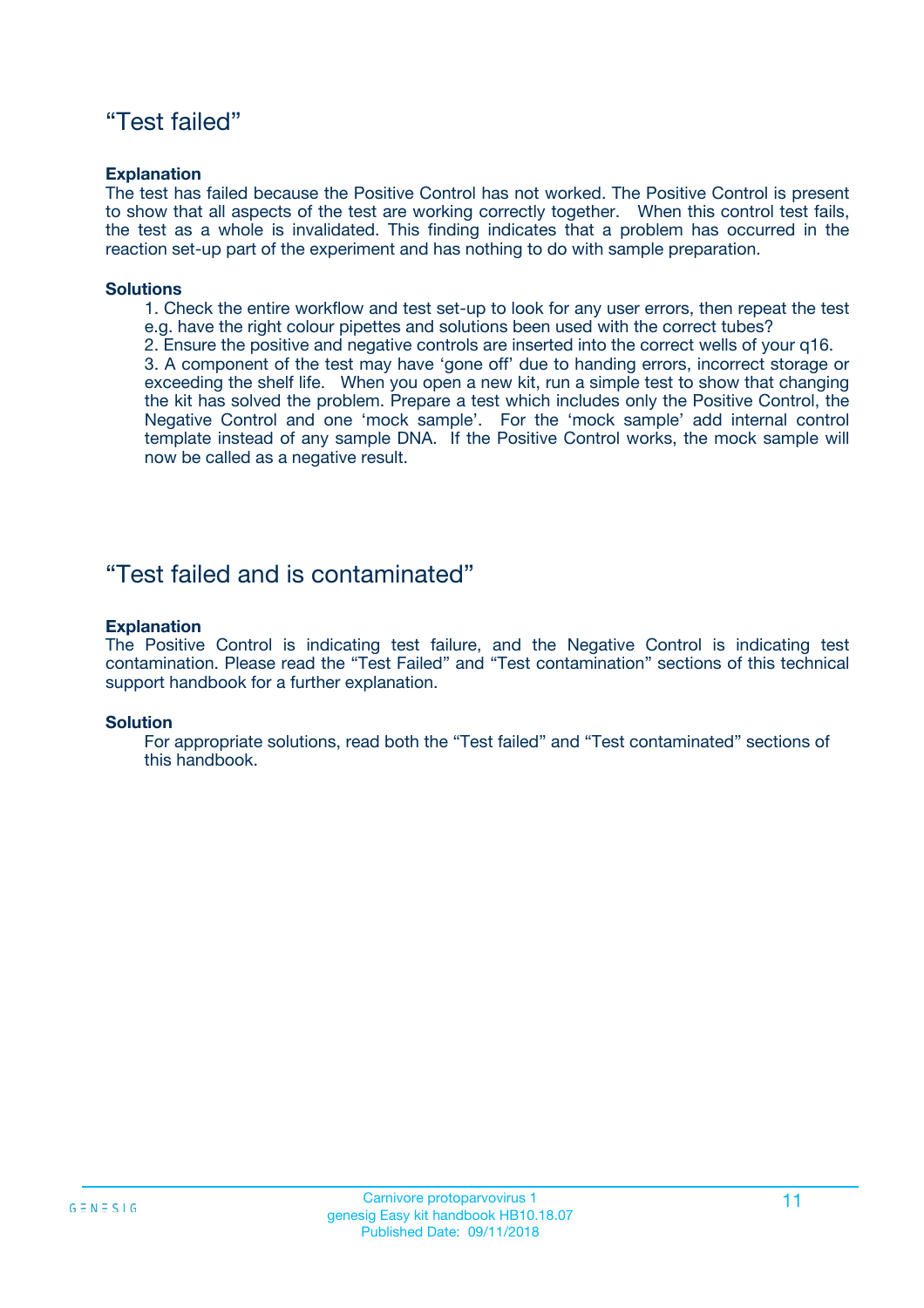## Carnivore protoparvovirus 1

Carnivore Protoparvovirus 1 is a genus in the virus family Parvoviridae, one of eight genera that contain viruses which infect vertebrate hosts and together make up the subfamily Parvovirinae.

The conserved Nonstructural protein 1 (NS1) gene is the target for this genesig® detection kit. Carnivore protoparvovirus 1 is a small, linear, single-stranded DNA virus, with an icosahedral capsid that is non enveloped. The genome ranges from 4-6kb and as 2 open reading frames. 5' ORF encodes 2 nonstructural proteins (NS1 & NS2) and the 3' ORF encodes the capsid proteins.

Five species are currently recognised, and most of these contain several different named viruses, virus strains, genotypes or serotypes. Due to the wide variety of types available, there are 4 species which prevalence is relatively high and are defined by the encoding for a particular replication protein, NS1 which is at least 85% identical to the protein encoded by other members of the species.

Recognised species in genus Protoparvovirus include:

Carnivore protoparvovirus 1 (includes canine arvovirus & feline parvovirus) Primate protoparvovirus 1 Rodent protoparvovirus Rodent protoparvovirus 2 (rat parvovirus 1) Ungulate parvovirus 1 (porcine parvovirus)

Another virus in this group - Tusavirus 1 - has been reported from humans from Tunisia, Finland, Bhutan and Burkina Faso.

Generalised symptoms are lethargy, vomiting, loss of appetite and diarrhoea which can cause dehydration. Carnivore protoparvovirus 1 in cats is known as Feline parvovirus (FPV) and can cause enteritis, panleukopnia and cerebellar ataxia in cats.Carnivore protoparvovirus 1 in dogs is called Canine parvovirus (CPV), can cause intestinal and lifelong cardiac disease in dogs.

The virus is contagious and environmentally resistant and so can survive outside the host for a long time. To prevent this vaccination is recommended. Generally is no treatment available so basic support and care to control symptoms can help the animal recover naturally. However dogs with parvovirus need intensive help to control their symptoms and replace fluids via IV drip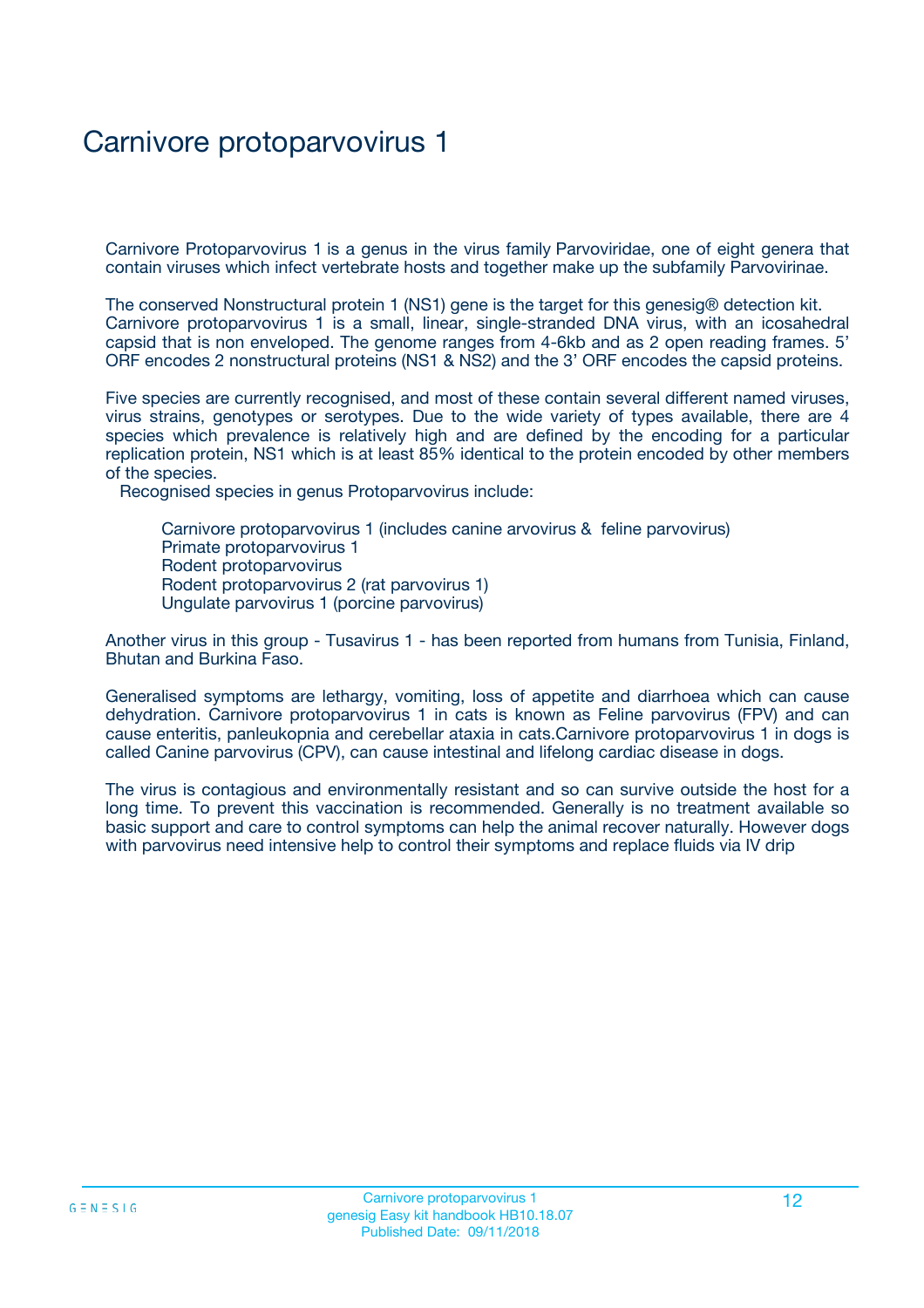## **Specificity**

The Primerdesign genesig Kit for Carnivore protoparvovirus 1 (CPPV-1) genomes is designed for the in vitro quantification of CPPV-1 genomes. The kit is designed to have a broad detection profile. Specifically, the primers represent 100% homology with over 95% of the NCBI database reference sequences available at the time of design.

The dynamics of genetic variation means that new sequence information may become available after the initial design. Primerdesign periodically reviews the detection profiles of our kits and when required releases new versions.

If you require further information, or have a specific question about the detection profile of this kit then please send an e.mail to enquiry@primerdesign.co.uk and our bioinformatics team will answer your question.